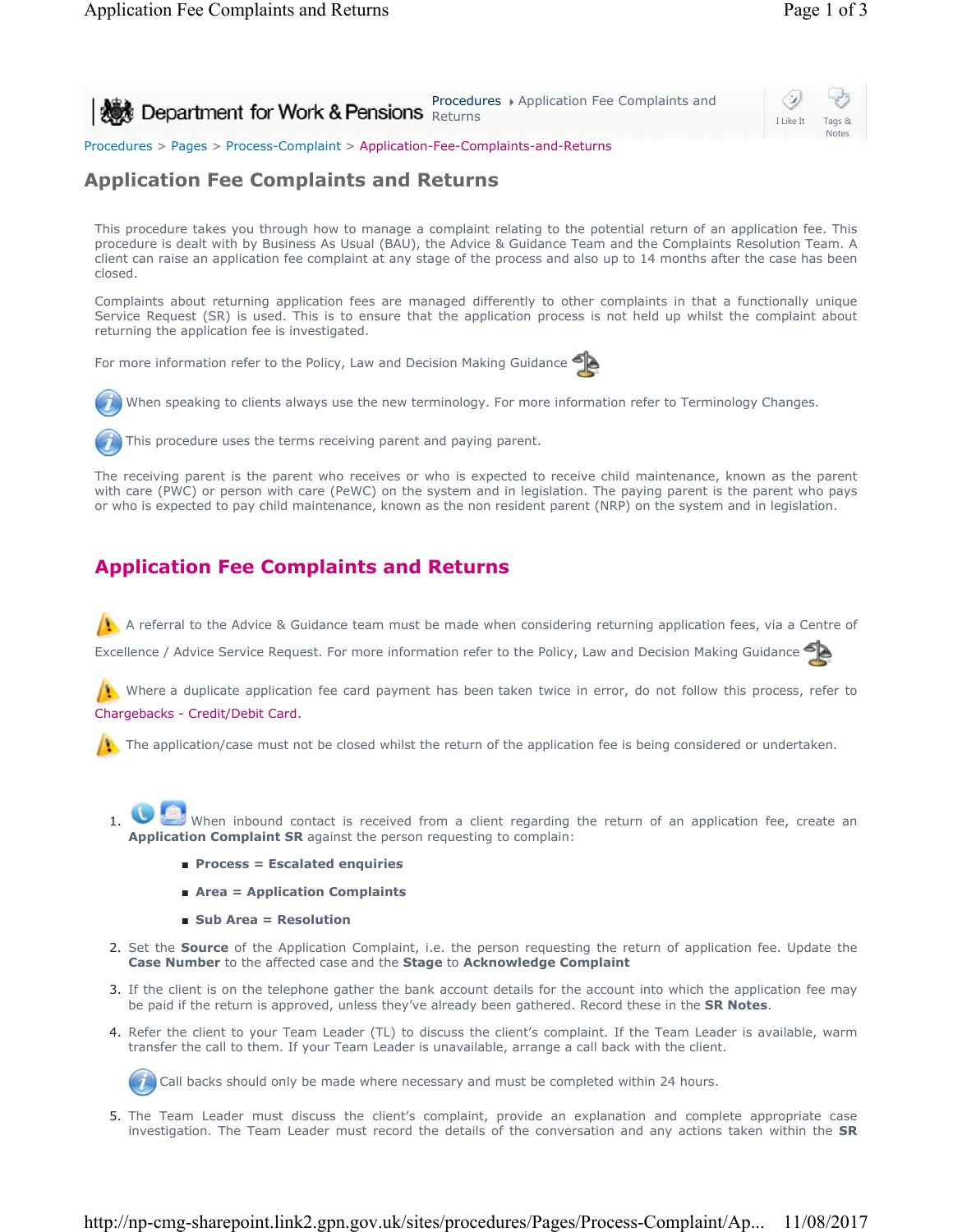#### **Notes**.

#### **TL Fee Return Approval**

- 6. If the Team Leader:
	- approves the return of the application fee, update the SR **Complaint Details** field to state that the scenario is listed in the PLDMG and return of the fee is Team Leader approved. Go to **Step 7** to complete a referral to Advice and Guidance.
	- ● rejects the return of the application fee call the client to communicate the outcome. Show sensitivity

when discussing the outcome and manage their expectations on what will happen next, discussing any concerns they may have. Update the **Complaint Details** field to state that the Team Leader has rejected the application fee's return. Update the SR **Status** to **Closed** and the **Sub Status** to **Cancelled**.

#### **Advice & Guidance Fee Return Requested**

- 7. Complete the SR **Complaint Details** field to state that a request for consideration of the return of the application fee is being passed to Advice & Guidance.
- 8. Within the **Application Complaint SR** create an **Advice SR** as a child SR to submit a request to Advice & Guidance, for more information refer to Advice And Guidance - Create Request
	- **Process = Centre of Excellence**
	- **Area = Advice**
	- **Sub Area = Provide Advice**
	- **Source = e.g. Client/Caseworker**
- **9.** Complete the Advice Topic field with Application Charging and create a new note in the SR Notes beginning with "Application Fee Return" then enter the details of your scenario.

If post Application stage, create a new Note Type as Query Detail.

- 10. Update the Advice Status of the Provide Advice SR to Submit Request and then select the Submit Request button. The SR is automatically moved to the A&G team.
- 11. Monitor for a response from Advice & Guidance to progress the Application Fee Return request.

#### **Advice & Guidance Fee Return Approved**

- If Advice & Guidance approve the return of the application fee update the **Provide Advice SR Status** to **Closed**  12. and the **Sub Status** to **Complete**.
- 13. Return to the **Application Complaints SR** and complete the **Complaint Details** field to state that the Team Leader and Advice & Guidance have approved the application fee's return and quote the Provide Advice SR Number.
- 14. Change the SR **Status** to **Pending Assignment**. The SR will automatically route to complaints resolution for their action.

You must continue to progress application or case related SRs to prevent delaying the case journey.

 Complaints Resolution will take the appropriate steps to return the fee (also see Payment - Non Standard procedures) and call the client to communicate the outcome.

### **Advice & Guidance Fee Return Rejected**

- If Advice & Guidance reject the return of the application fee update the **Provide Advice SR Status** to **Closed** and 15. the **Sub Status** to **Complete**.
- 16. If Advice & Guidance reject the return of the application fee call the client to communicate the outcome. Show sensitivity when discussing the outcome and manage their expectations on what will happen next, discussing any concerns they may have.